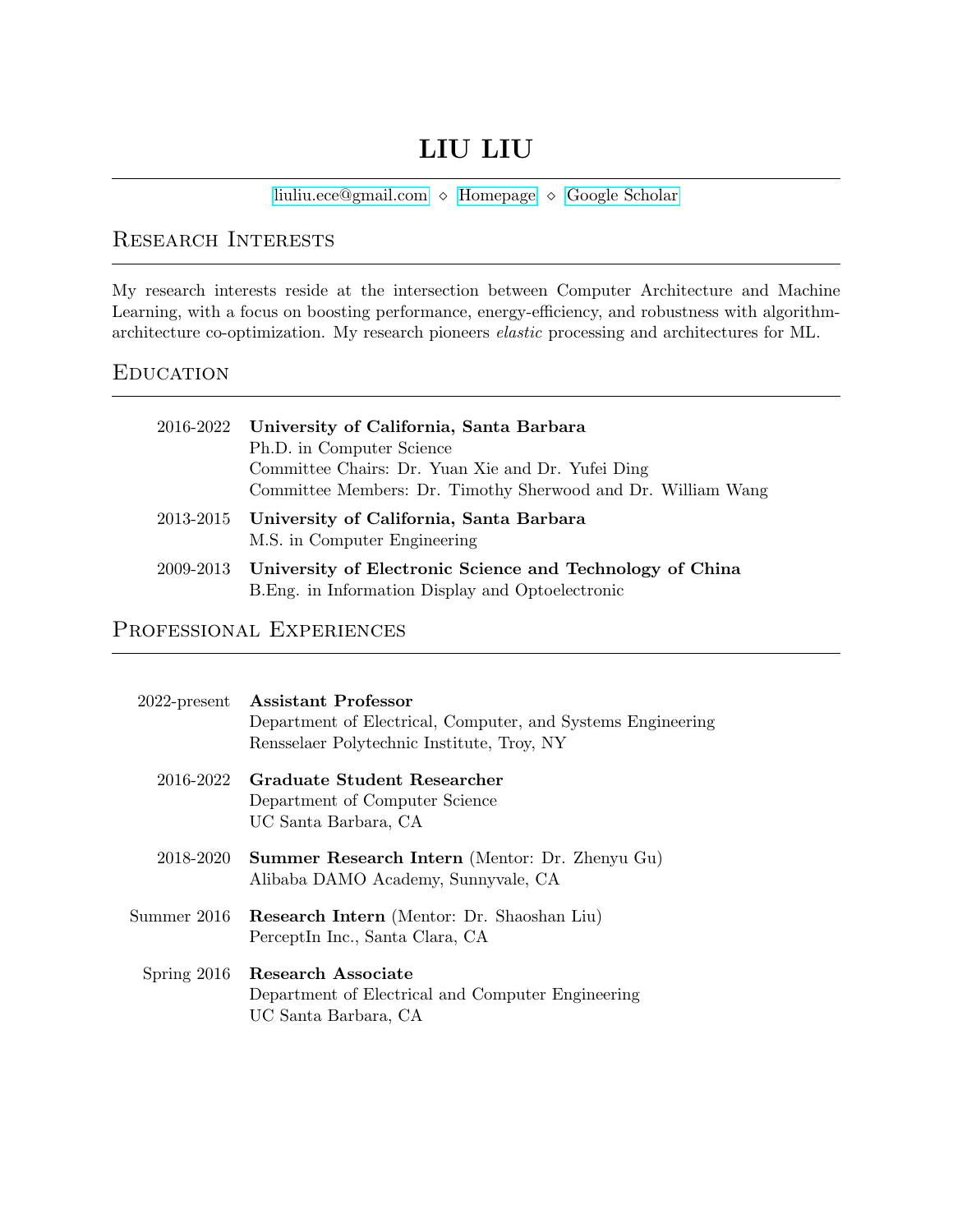#### AWARDS AND HONORS

- 2021 Grand Finalist, Student Research Competition (SRC) at MICRO
- 2020 Peter J Frenkel Fellowship, the Institute for Energy Efficiency, UCSB
- 2019 Travel Grant, ICLR
- 2018 NSF Student Travel Grant, ISCA
- 2016 Computer Science Fellowship, UCSB
- 2016 Travel Grant, Non-Volatile Memories Workshop
- 2013 Outstanding Undergraduate Dissertation Award
- 2013 Scientific and Technological Innovation Fund for College Students
- 2010-2011 First-Class People's Scholarship

#### **PUBLICATIONS**

- [ISCA'22] Jilan Lin<sup>∗</sup> , Ling Liang<sup>∗</sup> , Zheng Qu, Ishtiyaque Ahmad, Liu Liu, Fengbin Tu, Trinabh Gupta, Yufei Ding, Yuan Xie. "INSPIRE: In-Storage Private Information Retrieval via Protocol and Architecture Co-Design." In 2022 49th International Symposium on Computer Architecture. (\*co-primary)
- $[ASPLOS'22]$ , Liu Liu<sup>∗</sup> , Fengbin Tu, Zhaodong Chen, Yufei Ding, Yuan Xie. "DOTA: Detect and Omit Weak Attentions for Scalable Transformer Acceleration." In 2022 27th International Conference on Architectural Support for Programming Languages and Operating Systems. (\*co-primary)
- [ASPLOS'22] Bangyan Wang, Lei Deng, Fei Sun, Guohao Dai, Liu Liu, Yu Wang, Yuan Xie. "A One-for-All and  $O(V \log(V))$ -cost Solution for Parallel Merge Style Operations on Sorted Key-Value Arrays." In 2022 27th International Conference on Architectural Support for Programming Languages and Operating Systems.
	- [ISSCC'22] Fengbin Tu, Zihan Wu, Yiqi Wang, Ling Liang, Liu Liu, Yufei Ding, Leibo Liu, Shaojun Wei, Yuan Xie, Shouyi Yin. "A 28nm 15.59µJ/Token Full-Digital Bitline-Transpose CIM-based Sparse Transformer Accelerator with Pipeline/Parallel Reconfigurable Modes." In 2022 International Solid-State Circuits Conference.
		- [SC'21] Zhaodong Chen<sup>∗</sup> , Zheng Qu<sup>∗</sup> , Liu Liu, Yufei Ding, Yuan Xie. "Efficient Tensor Core-based GPU Kernels for Structured Sparsity under Reduced Precision." In 2021 International Conference for High Performance Computing, Networking, Storage, and Analysis. (<sup>∗</sup> co-primary)
- $[MICRO'21]$ , Jilan Lin<sup>∗</sup> , Zheng Qu, Yufei Ding, Yuan Xie. "ENMC: Extreme Near-Memory Classification via Approximate Screening." In 2021 54th IEEE/ACM International Symposium on Microarchitecture. (<sup>∗</sup> co-primary)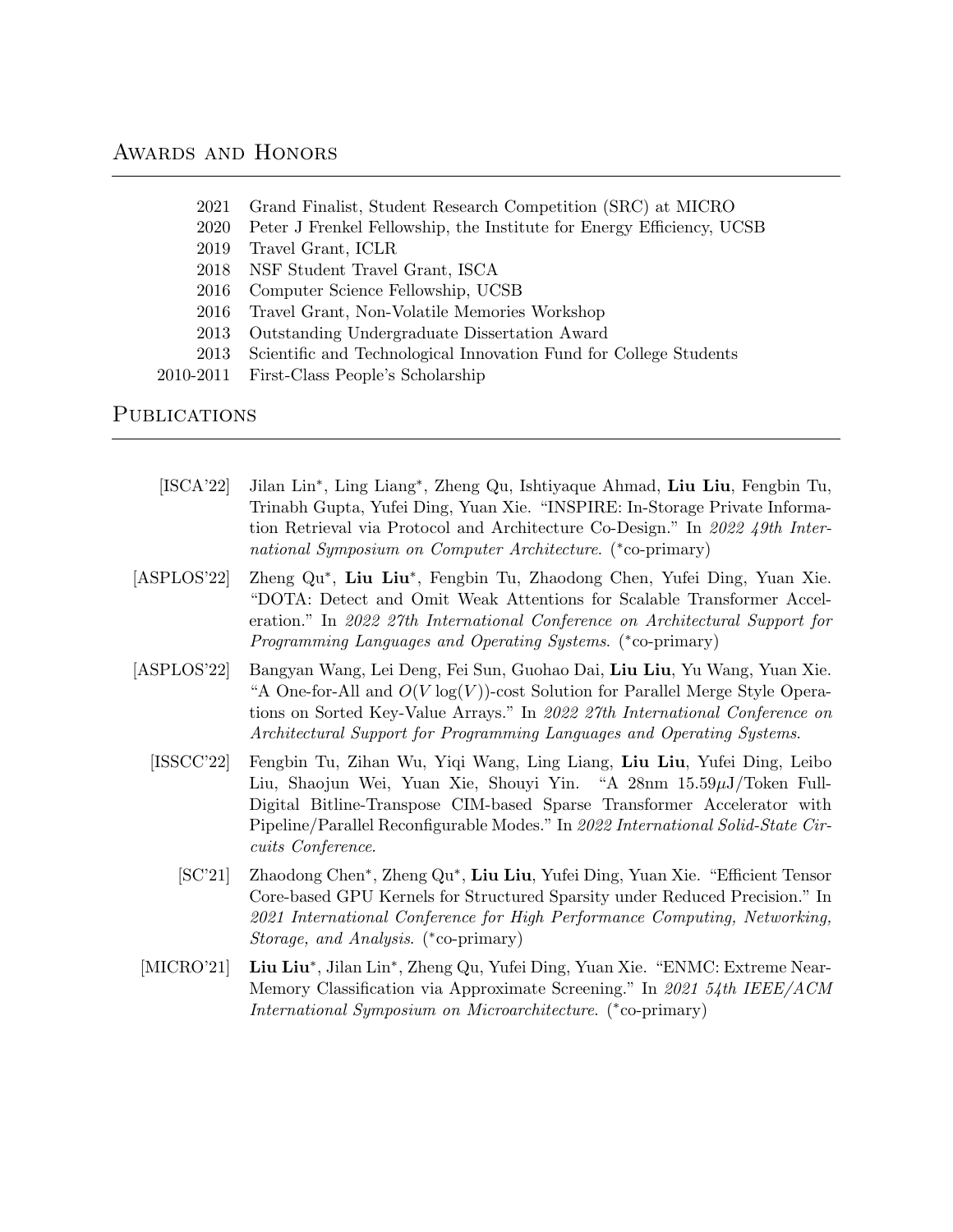- [Computer'21] Liu Liu, Jie Tang, Shaoshan Liu, Bo Yu, Yuan Xie, Jean-Luc Gaudiot. "Π-RT: A Runtime Framework to Enable Energy-Efficient Real-Time Robotic Vision Applications on Heterogeneous Architectures." IEEE Computer 54, no. 4 (2021): 14-25.
	- [MICRO'20] Liu Liu, Zheng Qu, Lei Deng, Fengbin Tu, Shuangchen Li, Xing Hu, Zhenyu Gu, Yufei Ding, Yuan Xie. "DUET: Boosting Deep Neural Network Efficiency on Dual-Module Architecture." In 2020 53rd IEEE/ACM International Symposium on Microarchitecture.
		- [ICML'20] Liu Liu, Lei Deng, Zhaodong Chen, Yuke Wang, Shuangchen Li, Jingwei Zhang, Yihua Yang, Zhenyu Gu, Yufei Ding, Yuan Xie. "Boosting Deep Neural Network Efficiency with Dual-Module Inference." In 2020 International Conference on Machine Learning.
		- [DAC'20] Fei Sun, Minghai Qin, Tianyun Zhang, Liu Liu, Yen-Kuang Chen, Yuan Xie. "Computation on Sparse Neural Networks and its Implications for Future Hardware." In 2020 57th ACM/IEEE Design Automation Conference.
		- [ICLR'19] Liu Liu<sup>\*</sup>, Lei Deng<sup>\*</sup>, Xing Hu, Maohua Zhu, Guoqi Li, Yufei Ding, Yuan Xie. "Dynamic Sparse Graph for Efficient Deep Learning." In 2019 Seventh International Conference on Learning Representations. (\*co-primary)
		- [TCAD'18] Lei Deng, Ling Liang, Guanrui Wang, Liang Chang, Xing Hu, Xin Ma, Liu Liu, Jing Pei, Guoqi Li, Yuan Xie. "Semimap: A Semi-Folded Convolution Mapping for Speed-Overhead Balance on Crossbars." IEEE Transactions on Computer-Aided Design of Integrated Circuits and Systems 39, no. 1 (2018): 117-130.
- [Front. Neurosci.'18] Lei Deng, Zhe Zou, Xin Ma, Ling Liang, Guanrui Wang, Xing Hu, Liu Liu, Jing Pei, Guoqi Li, Yuan Xie. "Fast Object Tracking on a Many-Core Neural Network Chip." Frontiers in neuroscience 12 (2018): 841.
- [TNNLS'18] Shuang Wu, Guoqi Li, Lei Deng, Liu Liu, Dong Wu, Yuan Xie, Luping Shi. "L1-Norm Batch Normalization for Efficient Training of Deep Neural Networks." IEEE transactions on neural networks and learning systems 30, no. 7 (2018): 2043-2051.
- [ASP-DAC'17] Liu Liu, Ping Chi, Shuangchen Li, Yuanqing Cheng, Yuan Xie. "Building Energy-Efficient Multi-Level Cell STT-RAM Caches with Data Compression." In 2017 22nd Asia and South Pacific Design Automation Conference.
	- [ICCAD'16] Shuangchen Li, Liu Liu, Peng Gu, Cong Xu, Yuan Xie. "NVSim-CAM: A Circuit-Level Simulator for Emerging Nonvolatile Memory based Content-Addressable Memory." In 2016 IEEE/ACM International Conference on Computer-Aided Design.
- [GLSVLSI'16] Peng Gu, Shuangchen Li, Dylan Stow, Russell Barnes, Liu Liu, Eren Kursun, Yuan Xie. "Leveraging 3D Technologies for Hardware Security: Opportunities and Challenges." In 2016 International Great Lakes Symposium on VLSI.